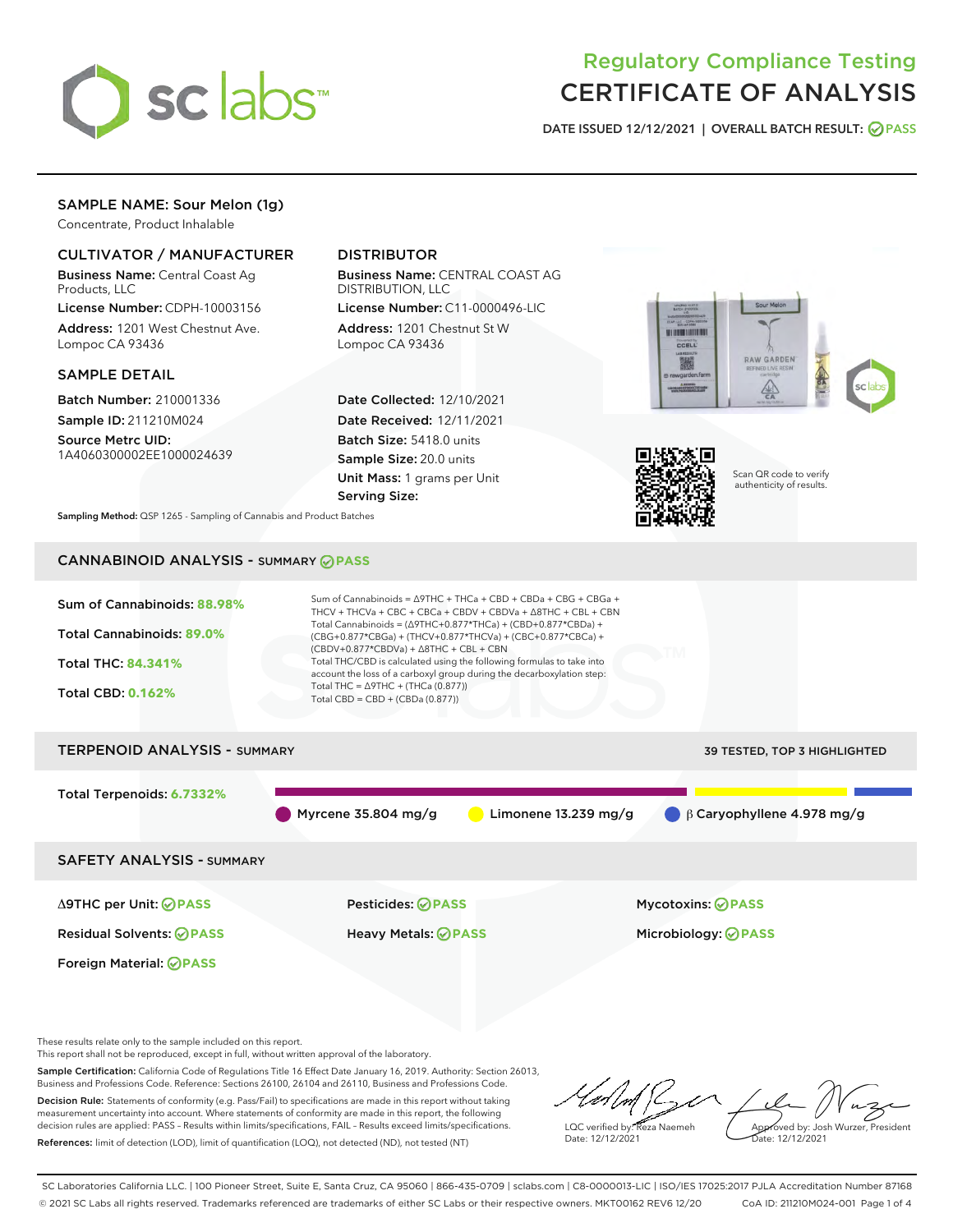

Terpene analysis utilizing gas chromatography-flame ionization detection (GC-



SOUR MELON (1G) | DATE ISSUED 12/12/2021 | OVERALL BATCH RESULT:  $\bigcirc$  PASS

TERPENOID TEST RESULTS - 12/12/2021

FID). **Method:** QSP 1192 - Analysis of Terpenoids by GC-FID

## CANNABINOID TEST RESULTS - 12/12/2021 2 PASS

Tested by high-performance liquid chromatography with diode-array detection (HPLC-DAD). **Method:** QSP 1157 - Analysis of Cannabinoids by HPLC-DAD

#### TOTAL CANNABINOIDS: **89.0%**

Total Cannabinoids (Total THC) + (Total CBD) + (Total CBG) + (Total THCV) + (Total CBC) + (Total CBDV) + ∆8THC + CBL + CBN

TOTAL THC: **84.341%** Total THC (∆9THC+0.877\*THCa)

TOTAL CBD: **0.162%**

Total CBD (CBD+0.877\*CBDa)

TOTAL CBG: 3.712% Total CBG (CBG+0.877\*CBGa)

TOTAL THCV: 0.4% Total THCV (THCV+0.877\*THCVa)

TOTAL CBC: ND Total CBC (CBC+0.877\*CBCa)

TOTAL CBDV: ND Total CBDV (CBDV+0.877\*CBDVa)

| <b>COMPOUND</b>            | LOD/LOQ<br>(mg/g) | <b>MEASUREMENT</b><br><b>UNCERTAINTY</b><br>(mg/g) | <b>RESULT</b><br>(mg/g) | <b>RESULT</b><br>(%) |
|----------------------------|-------------------|----------------------------------------------------|-------------------------|----------------------|
| Δ9THC                      | 0.06 / 0.26       | ±29.013                                            | 843.41                  | 84.341               |
| <b>CBG</b>                 | 0.06 / 0.19       | ±1.463                                             | 37.12                   | 3.712                |
| <b>THCV</b>                | 0.1 / 0.2         | ±0.20                                              | 4.0                     | 0.40                 |
| <b>CBN</b>                 | 0.1/0.3           | ±0.14                                              | 2.1                     | 0.21                 |
| <b>CBD</b>                 | 0.07/0.29         | ±0.075                                             | 1.62                    | 0.162                |
| $\triangle$ 8THC           | 0.1 / 0.4         | ±0.13                                              | 1.6                     | 0.16                 |
| <b>THCa</b>                | 0.05/0.14         | N/A                                                | <b>ND</b>               | <b>ND</b>            |
| <b>THCVa</b>               | 0.07/0.20         | N/A                                                | <b>ND</b>               | <b>ND</b>            |
| <b>CBDa</b>                | 0.02/0.19         | N/A                                                | <b>ND</b>               | <b>ND</b>            |
| <b>CBDV</b>                | 0.04 / 0.15       | N/A                                                | <b>ND</b>               | <b>ND</b>            |
| <b>CBDVa</b>               | 0.03/0.53         | N/A                                                | <b>ND</b>               | <b>ND</b>            |
| <b>CBGa</b>                | 0.1 / 0.2         | N/A                                                | <b>ND</b>               | <b>ND</b>            |
| <b>CBL</b>                 | 0.06 / 0.24       | N/A                                                | <b>ND</b>               | <b>ND</b>            |
| <b>CBC</b>                 | 0.2 / 0.5         | N/A                                                | <b>ND</b>               | <b>ND</b>            |
| <b>CBCa</b>                | 0.07 / 0.28       | N/A                                                | <b>ND</b>               | <b>ND</b>            |
| <b>SUM OF CANNABINOIDS</b> |                   |                                                    | 889.8 mg/g              | 88.98%               |

#### **UNIT MASS: 1 grams per Unit**

| ∆9THC per Unit                        | 1120 per-package limit | 843.41 mg/unit | <b>PASS</b> |
|---------------------------------------|------------------------|----------------|-------------|
| <b>Total THC per Unit</b>             |                        | 843.41 mg/unit |             |
| <b>CBD</b> per Unit                   |                        | $1.62$ mg/unit |             |
| <b>Total CBD per Unit</b>             |                        | $1.62$ mg/unit |             |
| Sum of Cannabinoids<br>per Unit       |                        | 889.8 mg/unit  |             |
| <b>Total Cannabinoids</b><br>per Unit |                        | 889.8 mg/unit  |             |

| <b>COMPOUND</b>         | LOD/LOQ<br>(mg/g) | <b>MEASUREMENT</b><br><b>UNCERTAINTY</b><br>(mg/g) | <b>RESULT</b><br>(mg/g)                         | <b>RESULT</b><br>$(\%)$ |
|-------------------------|-------------------|----------------------------------------------------|-------------------------------------------------|-------------------------|
| <b>Myrcene</b>          | 0.008 / 0.025     | ±0.4619                                            | 35.804                                          | 3.5804                  |
| Limonene                | 0.005 / 0.016     | ±0.1893                                            | 13.239                                          | 1.3239                  |
| $\upbeta$ Caryophyllene | 0.004 / 0.012     | ±0.1772                                            | 4.978                                           | 0.4978                  |
| Linalool                | 0.009 / 0.032     | ±0.1074                                            | 2.827                                           | 0.2827                  |
| $\beta$ Pinene          | 0.004 / 0.014     | ±0.0247                                            | 2.150                                           | 0.2150                  |
| $\alpha$ Pinene         | 0.005 / 0.017     | ±0.0132                                            | 1.534                                           | 0.1534                  |
| Ocimene                 | 0.011/0.038       | ±0.0489                                            | 1.522                                           | 0.1522                  |
| $\alpha$ Humulene       | 0.009 / 0.029     | ±0.0427                                            | 1.329                                           | 0.1329                  |
| trans-ß-Farnesene       | 0.008 / 0.025     | ±0.0413                                            | 1.164                                           | 0.1164                  |
| Fenchol                 | 0.010 / 0.034     | ±0.0251                                            | 0.649                                           | 0.0649                  |
| Terpineol               | 0.016 / 0.055     | ±0.0383                                            | 0.624                                           | 0.0624                  |
| Terpinolene             | 0.008 / 0.026     | ±0.0081                                            | 0.397                                           | 0.0397                  |
| Valencene               | 0.009 / 0.030     | ±0.0200                                            | 0.291                                           | 0.0291                  |
| Camphene                | 0.005 / 0.015     | ±0.0027                                            | 0.236                                           | 0.0236                  |
| <b>Borneol</b>          | 0.005 / 0.016     | ±0.0064                                            | 0.152                                           | 0.0152                  |
| Fenchone                | 0.009 / 0.028     | ±0.0036                                            | 0.122                                           | 0.0122                  |
| Nerolidol               | 0.009/0.028       | ±0.0065                                            | 0.104                                           | 0.0104                  |
| Guaiol                  | 0.009 / 0.030     | ±0.0023                                            | 0.048                                           | 0.0048                  |
| $\alpha$ Bisabolol      | 0.008 / 0.026     | ±0.0020                                            | 0.038                                           | 0.0038                  |
| Sabinene                | 0.004 / 0.014     | ±0.0004                                            | 0.034                                           | 0.0034                  |
| $\gamma$ Terpinene      | 0.006 / 0.018     | ±0.0006                                            | 0.034                                           | 0.0034                  |
| $\alpha$ Terpinene      | 0.005 / 0.017     | ±0.0003                                            | 0.020                                           | 0.0020                  |
| Geraniol                | 0.002 / 0.007     | ±0.0009                                            | 0.020                                           | 0.0020                  |
| Citronellol             | 0.003 / 0.010     | ±0.0008                                            | 0.016                                           | 0.0016                  |
| $\alpha$ Phellandrene   | 0.006 / 0.020     | N/A                                                | <loq< th=""><th><loq< th=""></loq<></th></loq<> | <loq< th=""></loq<>     |
| 3 Carene                | 0.005 / 0.018     | N/A                                                | <loq< th=""><th><loq< th=""></loq<></th></loq<> | <loq< th=""></loq<>     |
| Eucalyptol              | 0.006 / 0.018     | N/A                                                | <loq< th=""><th><loq< th=""></loq<></th></loq<> | <loq< th=""></loq<>     |
| Sabinene Hydrate        | 0.006 / 0.022     | N/A                                                | <loq< th=""><th><loq< th=""></loq<></th></loq<> | <loq< th=""></loq<>     |
| Nerol                   | 0.003/0.011       | N/A                                                | <loq< th=""><th><loq< th=""></loq<></th></loq<> | <loq< th=""></loq<>     |
| Caryophyllene<br>Oxide  | 0.010 / 0.033     | N/A                                                | $<$ LOQ                                         | <loq< th=""></loq<>     |
| p-Cymene                | 0.005 / 0.016     | N/A                                                | ND                                              | ND                      |
| (-)-Isopulegol          | 0.005 / 0.016     | N/A                                                | ND                                              | ND                      |
| Camphor                 | 0.006 / 0.019     | N/A                                                | ND                                              | ND                      |
| Isoborneol              | 0.004 / 0.012     | N/A                                                | ND                                              | ND                      |
| Menthol                 | 0.008 / 0.025     | N/A                                                | ND                                              | ND                      |
| R-(+)-Pulegone          | 0.003 / 0.011     | N/A                                                | ND                                              | ND                      |
| <b>Geranyl Acetate</b>  | 0.004 / 0.014     | N/A                                                | ND                                              | ND                      |
| $\alpha$ Cedrene        | 0.005 / 0.016     | N/A                                                | ND                                              | ND                      |
| Cedrol                  | 0.008 / 0.027     | N/A                                                | <b>ND</b>                                       | ND                      |
| <b>TOTAL TERPENOIDS</b> |                   |                                                    | 67.332 mg/g                                     | 6.7332%                 |

SC Laboratories California LLC. | 100 Pioneer Street, Suite E, Santa Cruz, CA 95060 | 866-435-0709 | sclabs.com | C8-0000013-LIC | ISO/IES 17025:2017 PJLA Accreditation Number 87168 © 2021 SC Labs all rights reserved. Trademarks referenced are trademarks of either SC Labs or their respective owners. MKT00162 REV6 12/20 CoA ID: 211210M024-001 Page 2 of 4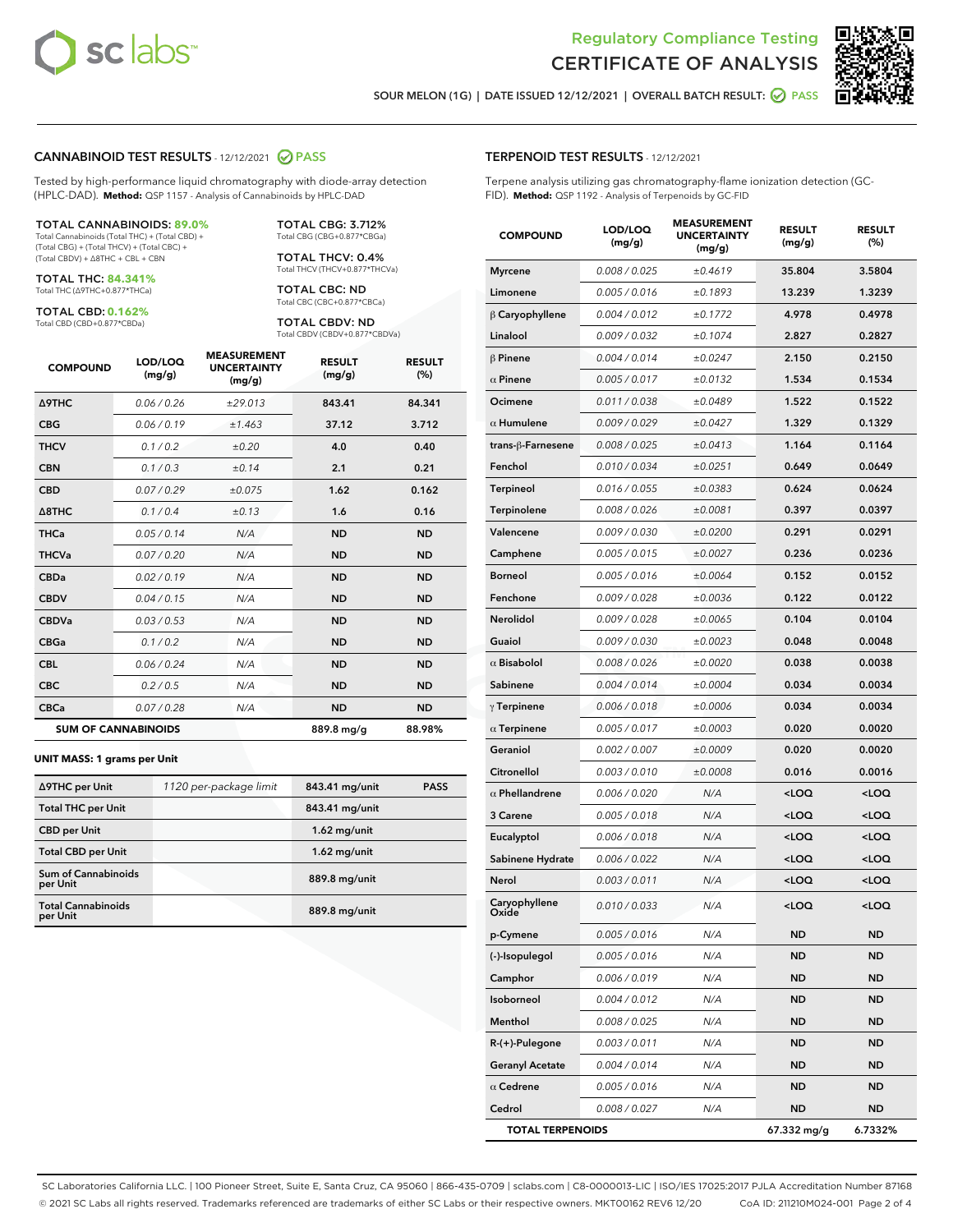



SOUR MELON (1G) | DATE ISSUED 12/12/2021 | OVERALL BATCH RESULT: @ PASS

# CATEGORY 1 PESTICIDE TEST RESULTS - 12/12/2021 2 PASS

Pesticide and plant growth regulator analysis utilizing high-performance liquid chromatography-mass spectrometry (HPLC-MS) or gas chromatography-mass spectrometry (GC-MS). \*GC-MS utilized where indicated. **Method:** QSP 1212 - Analysis of Pesticides and Mycotoxins by LC-MS or QSP 1213 - Analysis of Pesticides by GC-MS

| <b>COMPOUND</b>             | LOD/LOQ<br>$(\mu g/g)$ | <b>ACTION</b><br>LIMIT<br>$(\mu g/g)$ | <b>MEASUREMENT</b><br><b>UNCERTAINTY</b><br>$(\mu g/g)$ | <b>RESULT</b><br>$(\mu g/g)$ | <b>RESULT</b> |
|-----------------------------|------------------------|---------------------------------------|---------------------------------------------------------|------------------------------|---------------|
| Aldicarb                    | 0.03/0.08              | $>$ LOD                               | N/A                                                     | <b>ND</b>                    | <b>PASS</b>   |
| Carbofuran                  | 0.02 / 0.05            | $\geq$ LOD                            | N/A                                                     | <b>ND</b>                    | <b>PASS</b>   |
| Chlordane*                  | 0.03 / 0.08            | $\geq$ LOD                            | N/A                                                     | <b>ND</b>                    | <b>PASS</b>   |
| Chlorfenapyr*               | 0.03/0.10              | $\ge$ LOD                             | N/A                                                     | <b>ND</b>                    | <b>PASS</b>   |
| Chlorpyrifos                | 0.02 / 0.06            | $\ge$ LOD                             | N/A                                                     | <b>ND</b>                    | <b>PASS</b>   |
| Coumaphos                   | 0.02 / 0.07            | $\ge$ LOD                             | N/A                                                     | <b>ND</b>                    | <b>PASS</b>   |
| Daminozide                  | 0.02/0.07              | $>$ LOD                               | N/A                                                     | <b>ND</b>                    | <b>PASS</b>   |
| <b>DDVP</b><br>(Dichlorvos) | 0.03/0.09              | $\ge$ LOD                             | N/A                                                     | <b>ND</b>                    | <b>PASS</b>   |
| <b>Dimethoate</b>           | 0.03 / 0.08            | $\ge$ LOD                             | N/A                                                     | <b>ND</b>                    | <b>PASS</b>   |
| Ethoprop(hos)               | 0.03/0.10              | $\ge$ LOD                             | N/A                                                     | <b>ND</b>                    | <b>PASS</b>   |
| Etofenprox                  | 0.02 / 0.06            | $\ge$ LOD                             | N/A                                                     | <b>ND</b>                    | <b>PASS</b>   |
| Fenoxycarb                  | 0.03 / 0.08            | $\ge$ LOD                             | N/A                                                     | <b>ND</b>                    | <b>PASS</b>   |
| Fipronil                    | 0.03 / 0.08            | $\ge$ LOD                             | N/A                                                     | <b>ND</b>                    | <b>PASS</b>   |
| Imazalil                    | 0.02 / 0.06            | $>$ LOD                               | N/A                                                     | <b>ND</b>                    | <b>PASS</b>   |
| Methiocarb                  | 0.02 / 0.07            | $>$ LOD                               | N/A                                                     | <b>ND</b>                    | <b>PASS</b>   |
| Methyl<br>parathion         | 0.03/0.10              | $>$ LOD                               | N/A                                                     | <b>ND</b>                    | <b>PASS</b>   |
| <b>Mevinphos</b>            | 0.03/0.09              | $>$ LOD                               | N/A                                                     | <b>ND</b>                    | <b>PASS</b>   |
| Paclobutrazol               | 0.02 / 0.05            | $>$ LOD                               | N/A                                                     | <b>ND</b>                    | <b>PASS</b>   |
| Propoxur                    | 0.03/0.09              | $\ge$ LOD                             | N/A                                                     | <b>ND</b>                    | <b>PASS</b>   |
| Spiroxamine                 | 0.03 / 0.08            | $\ge$ LOD                             | N/A                                                     | <b>ND</b>                    | <b>PASS</b>   |
| Thiacloprid                 | 0.03/0.10              | $\ge$ LOD                             | N/A                                                     | <b>ND</b>                    | <b>PASS</b>   |

### CATEGORY 2 PESTICIDE TEST RESULTS - 12/12/2021 @ PASS

| <b>COMPOUND</b>          | LOD/LOO<br>$(\mu g/g)$ | <b>ACTION</b><br>LIMIT<br>$(\mu g/g)$ | <b>MEASUREMENT</b><br><b>UNCERTAINTY</b><br>$(\mu g/g)$ | <b>RESULT</b><br>$(\mu g/g)$ | <b>RESULT</b> |
|--------------------------|------------------------|---------------------------------------|---------------------------------------------------------|------------------------------|---------------|
| Abamectin                | 0.03/0.10              | 0.1                                   | N/A                                                     | <b>ND</b>                    | <b>PASS</b>   |
| Acephate                 | 0.02/0.07              | 0.1                                   | N/A                                                     | <b>ND</b>                    | <b>PASS</b>   |
| Acequinocyl              | 0.02/0.07              | 0.1                                   | N/A                                                     | <b>ND</b>                    | <b>PASS</b>   |
| Acetamiprid              | 0.02/0.05              | 0.1                                   | N/A                                                     | <b>ND</b>                    | <b>PASS</b>   |
| Azoxystrobin             | 0.02/0.07              | 0.1                                   | N/A                                                     | <b>ND</b>                    | <b>PASS</b>   |
| <b>Bifenazate</b>        | 0.01/0.04              | 0.1                                   | N/A                                                     | <b>ND</b>                    | <b>PASS</b>   |
| <b>Bifenthrin</b>        | 0.02/0.05              | 3                                     | N/A                                                     | <b>ND</b>                    | <b>PASS</b>   |
| <b>Boscalid</b>          | 0.03/0.09              | 0.1                                   | N/A                                                     | <b>ND</b>                    | <b>PASS</b>   |
| Captan                   | 0.19/0.57              | 0.7                                   | N/A                                                     | <b>ND</b>                    | <b>PASS</b>   |
| Carbaryl                 | 0.02/0.06              | 0.5                                   | N/A                                                     | <b>ND</b>                    | <b>PASS</b>   |
| Chlorantranilip-<br>role | 0.04/0.12              | 10                                    | N/A                                                     | <b>ND</b>                    | <b>PASS</b>   |
| Clofentezine             | 0.03/0.09              | 0.1                                   | N/A                                                     | <b>ND</b>                    | <b>PASS</b>   |

# CATEGORY 2 PESTICIDE TEST RESULTS - 12/12/2021 continued

| <b>COMPOUND</b>               | LOD/LOQ<br>(µg/g) | <b>ACTION</b><br><b>LIMIT</b><br>$(\mu g/g)$ | <b>MEASUREMENT</b><br><b>UNCERTAINTY</b><br>$(\mu g/g)$ | <b>RESULT</b><br>(µg/g) | <b>RESULT</b> |
|-------------------------------|-------------------|----------------------------------------------|---------------------------------------------------------|-------------------------|---------------|
| Cyfluthrin                    | 0.12 / 0.38       | $\overline{c}$                               | N/A                                                     | <b>ND</b>               | <b>PASS</b>   |
| Cypermethrin                  | 0.11 / 0.32       | 1                                            | N/A                                                     | ND                      | <b>PASS</b>   |
| Diazinon                      | 0.02 / 0.05       | 0.1                                          | N/A                                                     | ND                      | <b>PASS</b>   |
| Dimethomorph                  | 0.03 / 0.09       | 2                                            | N/A                                                     | ND                      | <b>PASS</b>   |
| Etoxazole                     | 0.02 / 0.06       | 0.1                                          | N/A                                                     | <b>ND</b>               | <b>PASS</b>   |
| Fenhexamid                    | 0.03 / 0.09       | 0.1                                          | N/A                                                     | <b>ND</b>               | <b>PASS</b>   |
| Fenpyroximate                 | 0.02 / 0.06       | 0.1                                          | N/A                                                     | ND                      | <b>PASS</b>   |
| Flonicamid                    | 0.03 / 0.10       | 0.1                                          | N/A                                                     | ND                      | <b>PASS</b>   |
| Fludioxonil                   | 0.03 / 0.10       | 0.1                                          | N/A                                                     | <b>ND</b>               | <b>PASS</b>   |
| Hexythiazox                   | 0.02 / 0.07       | 0.1                                          | N/A                                                     | ND                      | <b>PASS</b>   |
| Imidacloprid                  | 0.04 / 0.11       | 5                                            | N/A                                                     | ND                      | <b>PASS</b>   |
| Kresoxim-methyl               | 0.02 / 0.07       | 0.1                                          | N/A                                                     | <b>ND</b>               | <b>PASS</b>   |
| <b>Malathion</b>              | 0.03 / 0.09       | 0.5                                          | N/A                                                     | ND                      | <b>PASS</b>   |
| Metalaxyl                     | 0.02 / 0.07       | $\overline{c}$                               | N/A                                                     | ND                      | <b>PASS</b>   |
| Methomyl                      | 0.03 / 0.10       | 1                                            | N/A                                                     | <b>ND</b>               | <b>PASS</b>   |
| Myclobutanil                  | 0.03 / 0.09       | 0.1                                          | N/A                                                     | ND                      | <b>PASS</b>   |
| Naled                         | 0.02 / 0.07       | 0.1                                          | N/A                                                     | ND                      | <b>PASS</b>   |
| Oxamyl                        | 0.04 / 0.11       | 0.5                                          | N/A                                                     | ND                      | <b>PASS</b>   |
| Pentachloronitro-<br>benzene* | 0.03 / 0.09       | 0.1                                          | N/A                                                     | ND                      | <b>PASS</b>   |
| Permethrin                    | 0.04 / 0.12       | 0.5                                          | N/A                                                     | <b>ND</b>               | <b>PASS</b>   |
| Phosmet                       | 0.03 / 0.10       | 0.1                                          | N/A                                                     | <b>ND</b>               | <b>PASS</b>   |
| Piperonylbu-<br>toxide        | 0.02 / 0.07       | 3                                            | N/A                                                     | ND                      | <b>PASS</b>   |
| Prallethrin                   | 0.03 / 0.08       | 0.1                                          | N/A                                                     | <b>ND</b>               | <b>PASS</b>   |
| Propiconazole                 | 0.02 / 0.07       | 0.1                                          | N/A                                                     | ND                      | <b>PASS</b>   |
| Pyrethrins                    | 0.04 / 0.12       | 0.5                                          | N/A                                                     | ND                      | <b>PASS</b>   |
| Pyridaben                     | 0.02 / 0.07       | 0.1                                          | N/A                                                     | ND                      | <b>PASS</b>   |
| Spinetoram                    | 0.02 / 0.07       | 0.1                                          | N/A                                                     | ND                      | <b>PASS</b>   |
| Spinosad                      | 0.02 / 0.07       | 0.1                                          | N/A                                                     | ND                      | <b>PASS</b>   |
| Spiromesifen                  | 0.02 / 0.05       | 0.1                                          | N/A                                                     | <b>ND</b>               | <b>PASS</b>   |
| Spirotetramat                 | 0.02 / 0.06       | 0.1                                          | N/A                                                     | ND                      | <b>PASS</b>   |
| Tebuconazole                  | 0.02 / 0.07       | 0.1                                          | N/A                                                     | ND                      | <b>PASS</b>   |
| Thiamethoxam                  | 0.03 / 0.10       | 5                                            | N/A                                                     | <b>ND</b>               | <b>PASS</b>   |
| Trifloxystrobin               | 0.03 / 0.08       | 0.1                                          | N/A                                                     | <b>ND</b>               | <b>PASS</b>   |

SC Laboratories California LLC. | 100 Pioneer Street, Suite E, Santa Cruz, CA 95060 | 866-435-0709 | sclabs.com | C8-0000013-LIC | ISO/IES 17025:2017 PJLA Accreditation Number 87168 © 2021 SC Labs all rights reserved. Trademarks referenced are trademarks of either SC Labs or their respective owners. MKT00162 REV6 12/20 CoA ID: 211210M024-001 Page 3 of 4